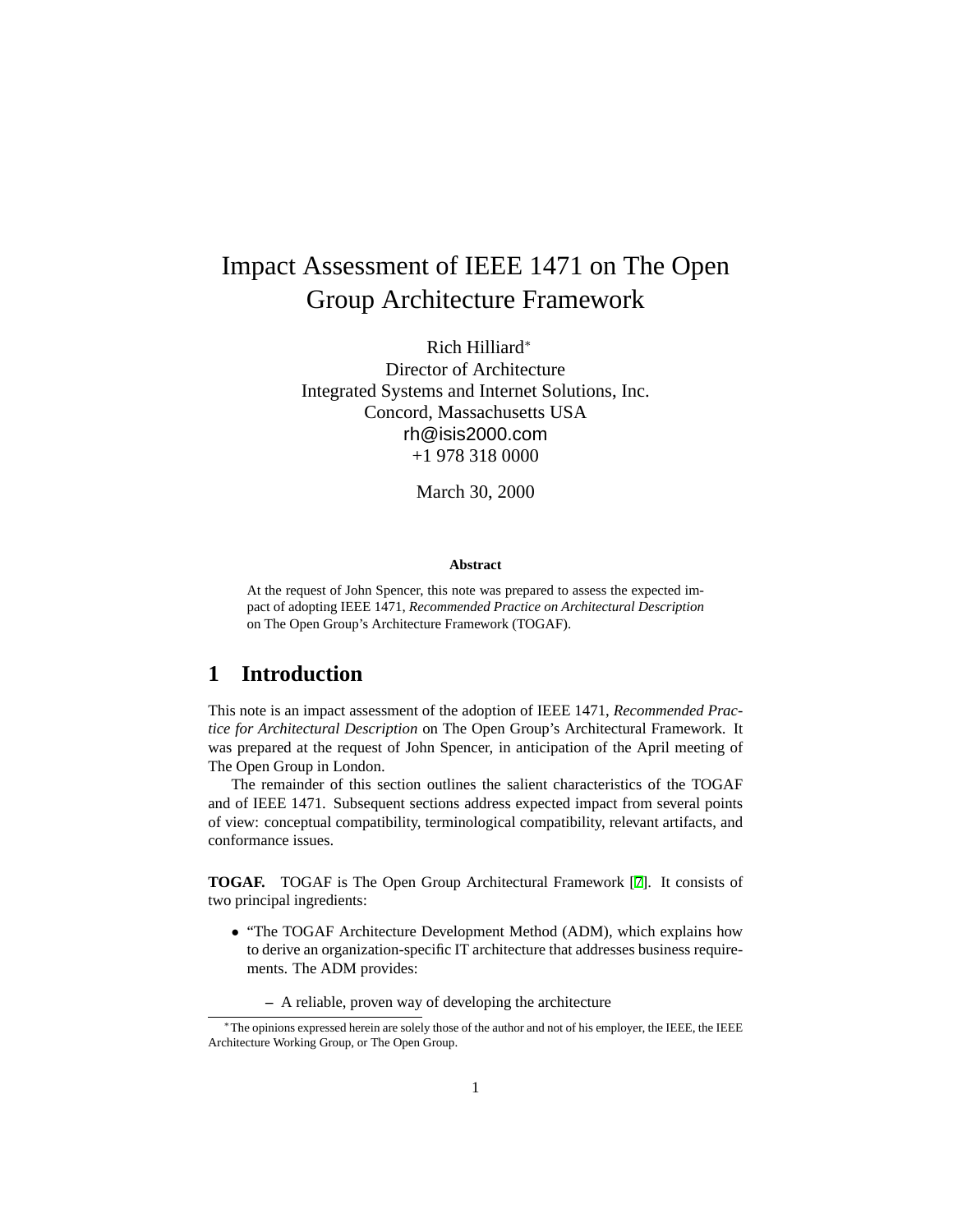- **–** Architecture views which enable the architect to ensure that a complex set of requirements are adequately addressed
- **–** A worked example and linkages to practical case studies
- **–** Tools for architecture development" [FAQ][1](#page-1-0)
- "The TOGAF Foundation Architecture—an architecture of generic services and functions that provides a foundation on which specific architectures and architectural building blocks can be built. This Foundation Architecture includes:

The TOGAF Standards Information Base (SIB), a database of open industry standards that can be used to define the particular services and other components of an organization-specific architecture. " [FAQ]

**IEEE 1471.** IEEE 1471 is the Draft *Recommended Practice for Architectural De-*scription [\[4](#page-9-1)].<sup>[2](#page-1-1)</sup> IEEE 1471 represents an emerging consensus for the description of the architectures of software-intensive systems. It was developed by the IEEE's Architecture Working Group, chartered and sponsored by the Software Engineering Standards Committee of the IEEE Computer Society. The draft *Recommended Practice* was produced between 1995 and 1998 by a group of approximately thirty participants, and over 150 international reviewers. A *Guide* to the *Recommended Practice* is currently in development.

**IEEE Goals for 1471.** Given the widespread interest in the architecture of softwareintensive systems, IEEE recognized the need for providing direction in this area, for both industry and academic application. IEEE set the following goals for the standard:

- 1. **To take a "wide scope" interpretation of** *architecture* **applicable to softwareintensive systems.** This includes computer-based systems ranging from software applications, information systems, embedded systems, systems-of-systems, product lines and product families—wherever software plays a substantial role in the development, operation, or evolution of a system.
- 2. **To establish a conceptual framework and vocabulary for systems architectural description.** Despite widespread interest in architecture in both the systems and software engineering communities, there is no common frame of reference, no agreed-upon definitions for terms such as "architecture," "architectural description," and "view."
- 3. **To identify and promulgate sound architectural practices.** There are already a wide range of software and systems architecture practices. It is a goal of IEEE 1471 to provide a basis on which current practices may be defined, applied, and interoperate.

<span id="page-1-0"></span><sup>&</sup>lt;sup>1</sup>References in brackets like this are to portions of the TOGAF.

<span id="page-1-1"></span><sup>&</sup>lt;sup>2</sup>At the time of this writing, IEEE 1471 has passed ballot by the IEEE; it is expected to be approved for use by mid–2000. Up-to-date information about IEEE 1471 can be obtained from the IEEE Architecture Working Group [web site \(http://www.pithecanthropus.com/˜awg](http://www.pithecanthropus.com/~awg)).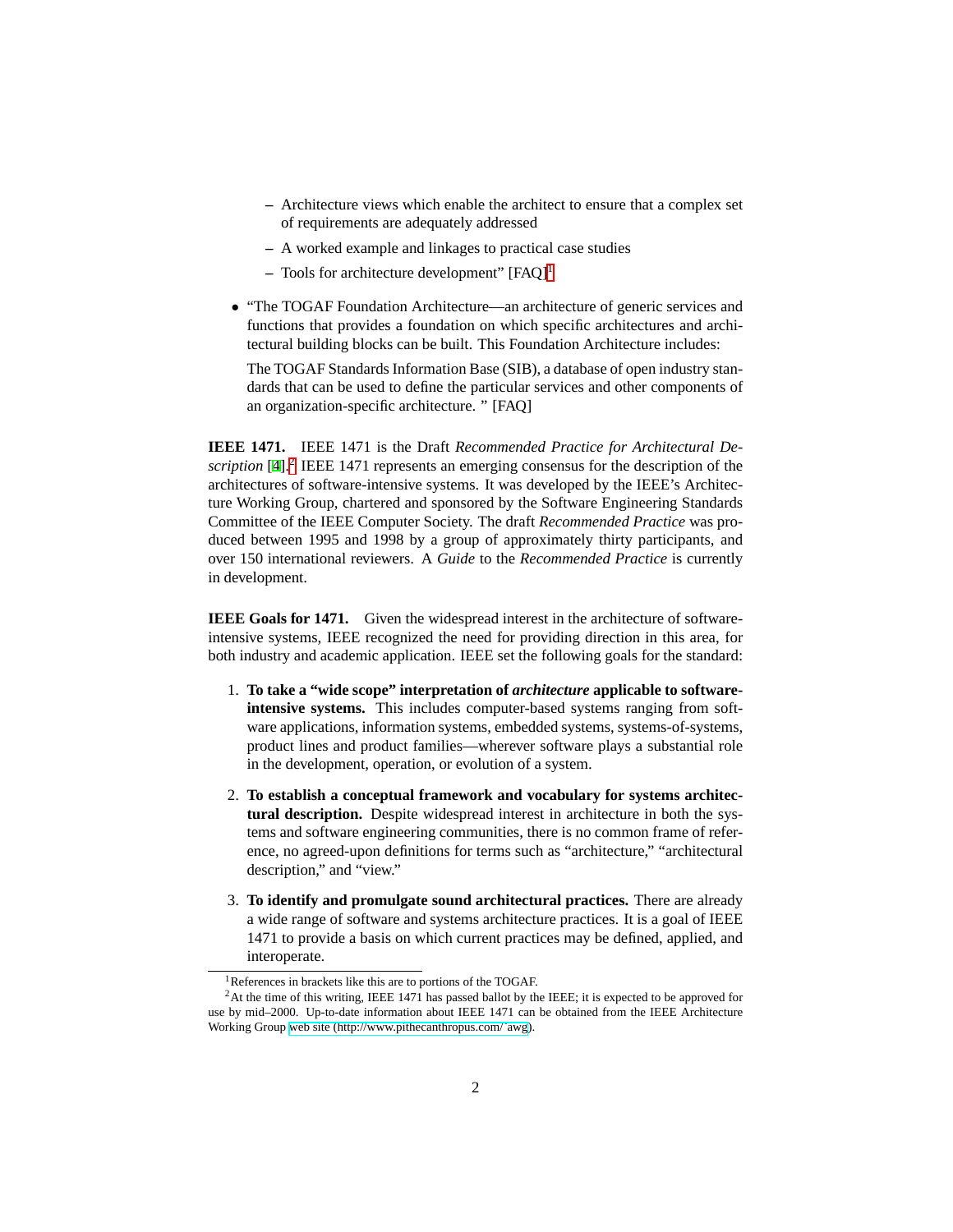4. **To allow for the evolution of those practices as relevant technologies mature.** The IEEE recognized that software systems architectural practices are rapidly evolving, both in industrial use and in the research arena, with respect to technologies such as architecture description languages, architectural methods, analysis techniques, and architecting processes. It is hoped these practices can be communicated, documented and shared via the framework of IEEE 1471. For this reason, the framework is intended to be general enough to encompass current techniques and flexible enough to evolve.

**Using IEEE 1471.** IEEE 1471 is a *recommended practice*—which is one type of IEEE standard.[3](#page-2-0) The important ingredients of IEEE 1471 are:

- 1. a normative set of definitions for terms including *architectural description*, *architectural view*, *architectural viewpoint*;
- 2. a conceptual framework which establishes these terms in the context of the many uses of architectural descriptions for system construction, analysis and system evolution; and,
- 3. a set of requirements on an architectural description of a system.

IEEE 1471 applies to *architectural descriptions* (ADs)—any collection of products that purports to describe the architecture of a software-intensive system. An AD is said to *conform* to IEEE 1471 if it meets the requirements of IEEE 1471.

Requirements in IEEE 1471 are signalled with *shalls*, following usual standards practice. In this way, ADs may be readily checked for conformance to the recommended practice. The requirements of IEEE 1471 are designed to be independent of any individual architectural technique, and therefore should be applicable within a variety of architectural methods and architecture frameworks.

IEEE 1471 neither describes nor requires any kind of conformance of systems, projects, organizations, processes, methods, or tools – which are the province of individual methods, frameworks (such as TOGAF) and practicing organizations.

### **2 Impact Assessment—Overview**

The remainder of the document is organized by topics, where I see a potential impact of IEEE 1471, on TOGAF. These are organized as follows:

- Scope/Intent
- Conceptual Compatibility
- Terminological Compatibility
- Conformance

<span id="page-2-0"></span><sup>&</sup>lt;sup>3</sup>There are three types of IEEE standard: (i) standards, (ii) recommended practices and (iii) guides.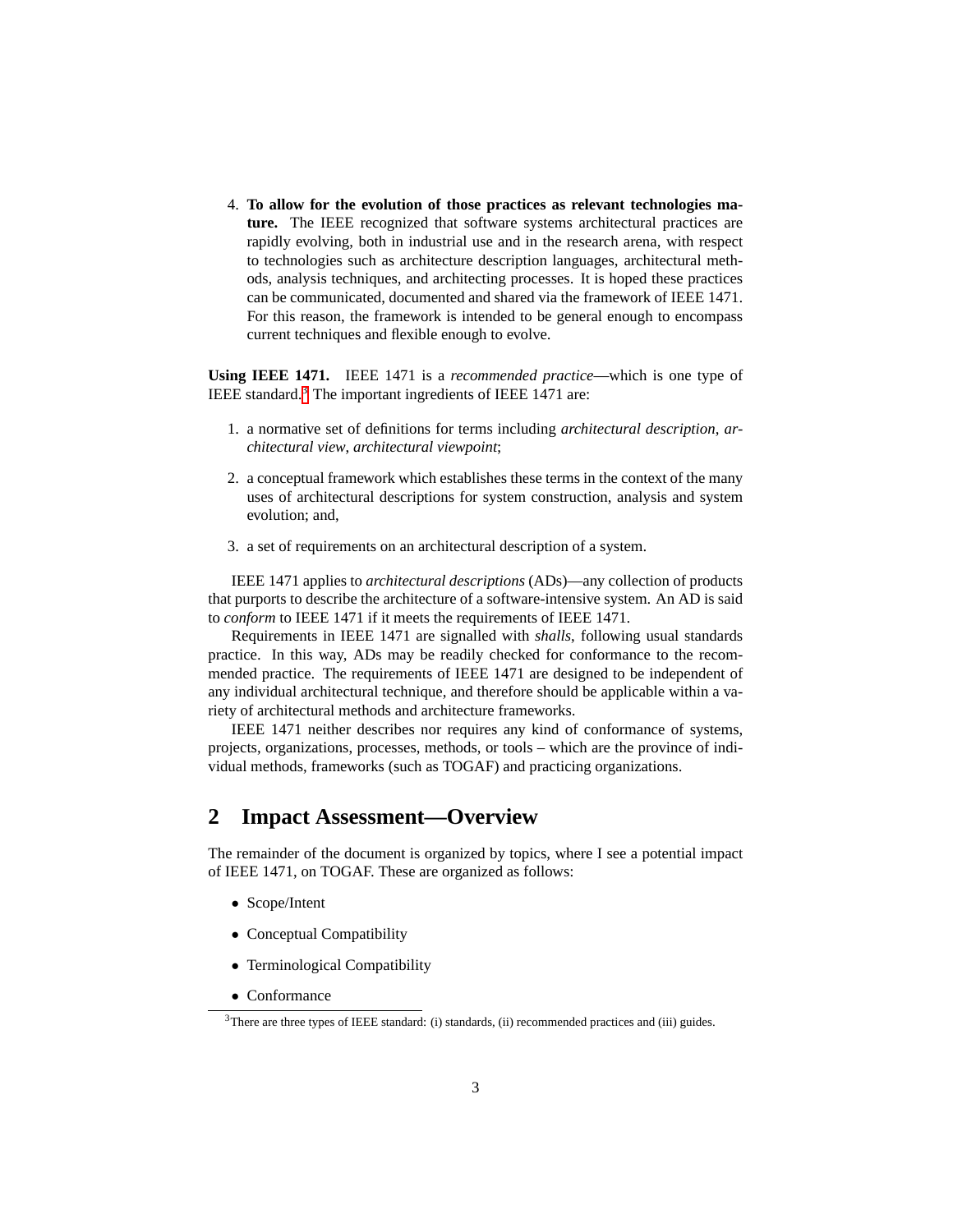#### **3 Impact Assessment—Compatibility of Scope**

**Scopes:** By *scope* I mean the intended field of application of the two efforts.

IEEE 1471 addresses the architectural description of software-intensive systems. "TOGAF is designed to support ... the development of a technology (IT) architecture." [FAQ] Technology architectures in the sense of TOGAF certainly fall within the scope of IEEE 1471's intended domain of application—since IT systems are a kind of software-intensive system.

Conversely, in TOGAF terms, IEEE 1471 may be used to produce architectural descriptions of architectures across the Enterprise Continuum to document the Foundation Architecture, Common System Architectures, Industry Architectures, and Organization Architectures. [Part III] This is because for each kind of architecture its concerns (called "characteristics," in Part III), may be identified, and institutionalised, as a set of reusable viewpoints.

#### **Therefore the intended usage, and applicability of IEEE 1471 and TOGAF are compatible.**

**Assumptions:** TOGAF defines an architectual development method (ADM) which "describes the process of moving from the TOGAF Foundation Architecture to an organization-specific architecture (or set of architectures), leveraging the elements of the TOGAF Foundation Architecture and other relevant architectural components and building blocks along the way." [Part II] Part of the method is an "Architecture Development Cycle" for accomplishing the method.

IEEE 1471 is designed to be life cycle neutral, process neutral and method-neutral. It does not assume a particular life cycle, particular architectural methods, or techniques for architectural development. IEEE 1471 is also "notation-independent"—it does not specify any particular notations to be used in an architectural description, leaving this to individual architectural methods or practices.

**Therefore, IEEE P1471 does not make any assumptions about process, method, technique or notation which would be incompatible with those specified by the TOGAF Architecture Development Method (ADM), or its life cycle—The Architecture Development Cycle.**

## **4 Impact Assessment—Conceptual Compatibility**

This section discusses the key concepts of IEEE 1471 to assess their compatibility with TOGAF underlying concepts.

**The IEEE 1471 Conceptual Framework** Figure [1,](#page-4-0) adapted from IEEE 1471, depicts the major conceptual entities referred to by the standard. The central abstraction, and primary focus, of the standard is Architectural Description. In IEEE 1471, an Architectural Description is a collection of products to document the architecture of a system. IEEE 1471 does not specify the format or media for an architectural description. What IEEE 1471 *does* specify is certain minimal required content of an AD reflecting current practices and industry consensus.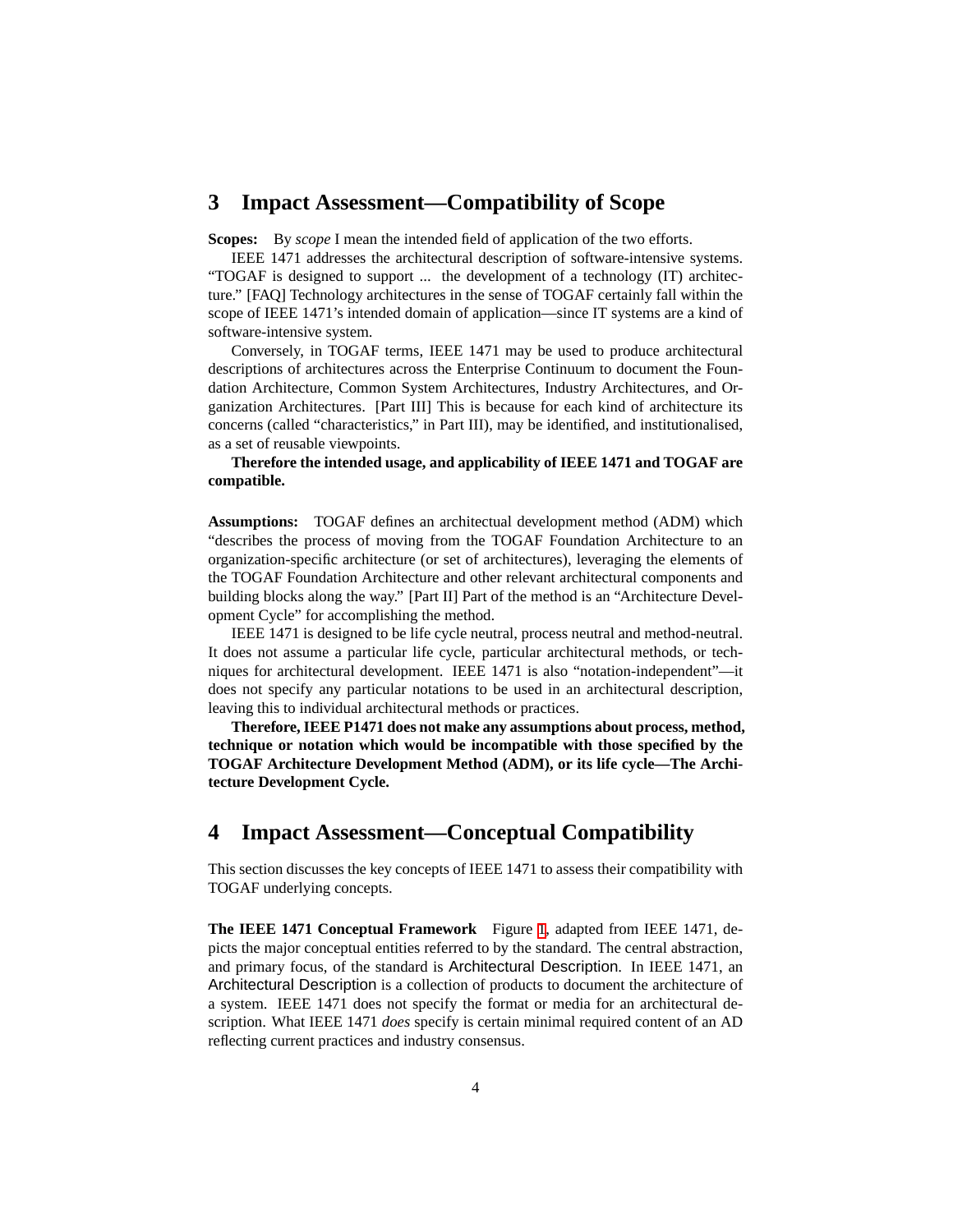

<span id="page-4-0"></span>Figure 1: The IEEE 1471 Conceptual Model

A key tenet of that consensus is the notion of multiple views. In 1471, an Architectural Description is organized into one or more architectural Views. Most architectural methods and frameworks advocate the use of one or more views of the system as a part of the architectural description. However, the exact views used vary from technique to technique. Rather than require a particular set of views, IEEE 1471 leaves this selection to users of the standard.

One of IEEE 1471's contributions is to make explicit the notion of an architectural Viewpoint to embody the rules governing a view. It is anticipated that this will allow the definition and reuse of viewpoints, so that varying approaches to architecture may better be able to exchange results, and that in general the growth of the discipline will be facilitated by codifying certain useful patterns of description.

**The IEEE 1471 conceptual framework appears to be "upward compatible" with the conceptual framework assumed by TOGAF. By** *upward compatible* **I mean that it makes finer distinctions about certain concepts of interest than TO-GAF. If adopting IEEE 1471 for use, TOGAF could make these distinctions with minor impact. These distinctions are detailed in the remainder of this section.**

**Architecture v. Architectural Description:** The IEEE 1471 conceptual model distinguishes an *architecture* from an *architectural description*. The architecture of a system is *conceptual*—perhaps not even written down—whereas an architectural description is a tangible, concrete engineering artifact which records an architecture. IEEE AWG and users of IEEE 1471 have found it very useful to make this distinction in practice. IEEE 1471 specifies requirements on architectural descriptions.

Statements like the following blur the distinction between an architecture and archi-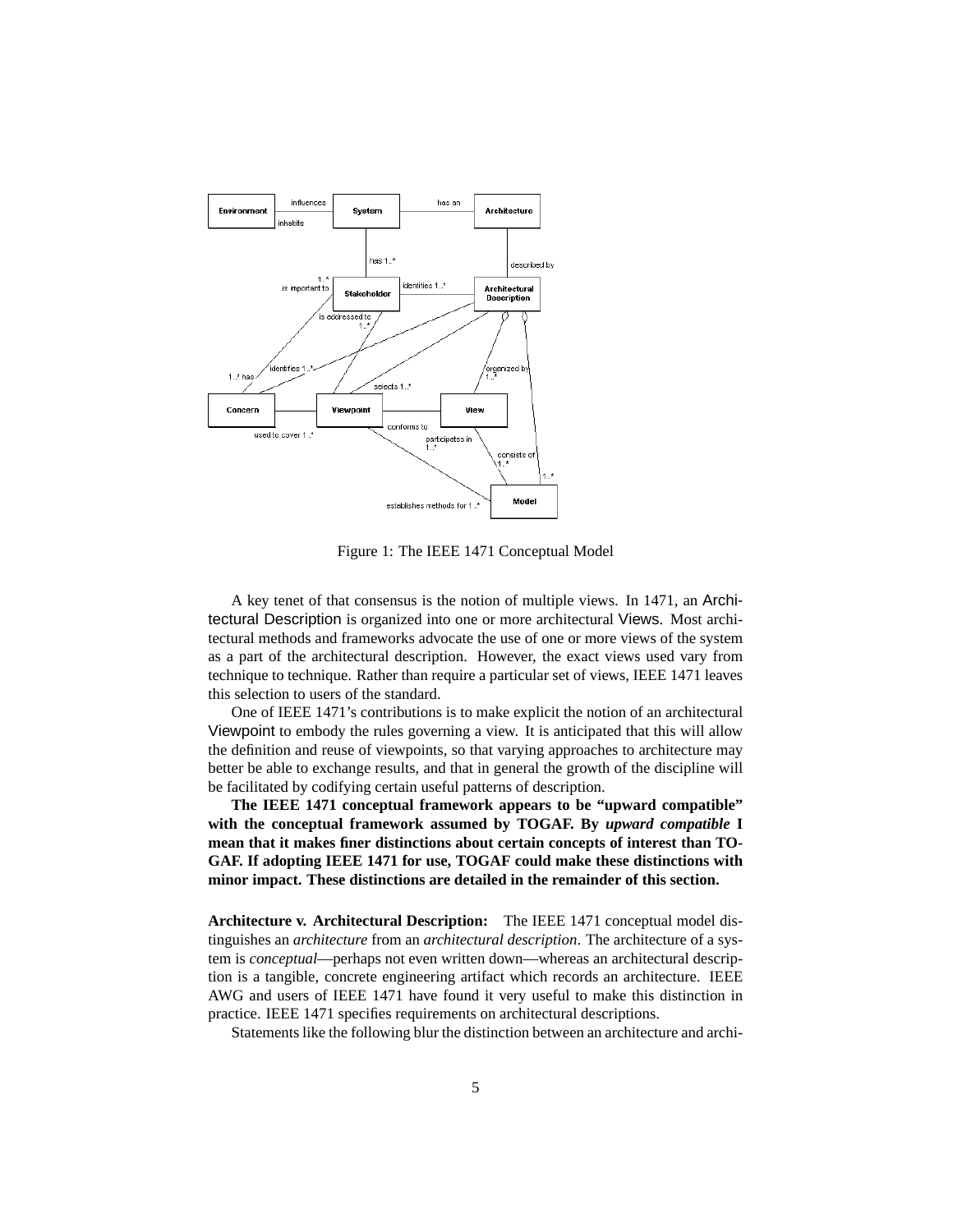tectural description—an "architecture is a set of elements (sometimes called building blocks) depicted in an architectural model, and a specification of how these elements are connected to meet the overall requirements of an information system." [Introduction to the Architecture Development Method (ADM)]

**I recommend that TOGAF usage of the term "architecture" be clarified in this regard; and that the term "architectural description" be used systematically when referring to artifacts.**

**Architecture v. View:** TOGAF defines "four types of architecture that are commonly accepted as subsets of an overall Enterprise Architecture" [FAQ]:

- 1. business architecture;
- 2. technology (IT) architecture;
- 3. data/information architecture; and
- 4. application (systems) architecture;

Elsewhere in the document, the architect is directed to "Consider different architectural views" [ADM Phase C, Step 2]. TOGAF recommends a number of views [IV Architecture Views]:

- the Function View; various *implementation views*:
- the Management View;
- the Security View;
- the Builder's View;
- the Data Management View;
- the User View; and the following *physical views*:
- the Computing View; and
- the Communications View

Within the IEEE 1471 framework of use, both of these sets above would be consid-ered views. So for a given system of interest<sup>[4](#page-5-0)</sup>, a *business view*, a *technology* (IT) view, a *data/information view* and an *application (systems) view* might be prepared; together these views would comprise the architectural description. There is experience in using IEEE 1471 leading exactly to views like this [[1,](#page-9-2) [5](#page-9-3), [6\]](#page-9-4) Similiar views are produced in other approaches as well (e.g., RM-ODP).

**Although "architecture" is widely used informally for "view", I recommend that TOGAF when trying to provide guidance to others be clear that these are** *views* **of a system.**

<span id="page-5-0"></span><sup>&</sup>lt;sup>4</sup>That system of interest may be an organization-specific system, or a more general system within the Enterprise Continuum of TOGAF.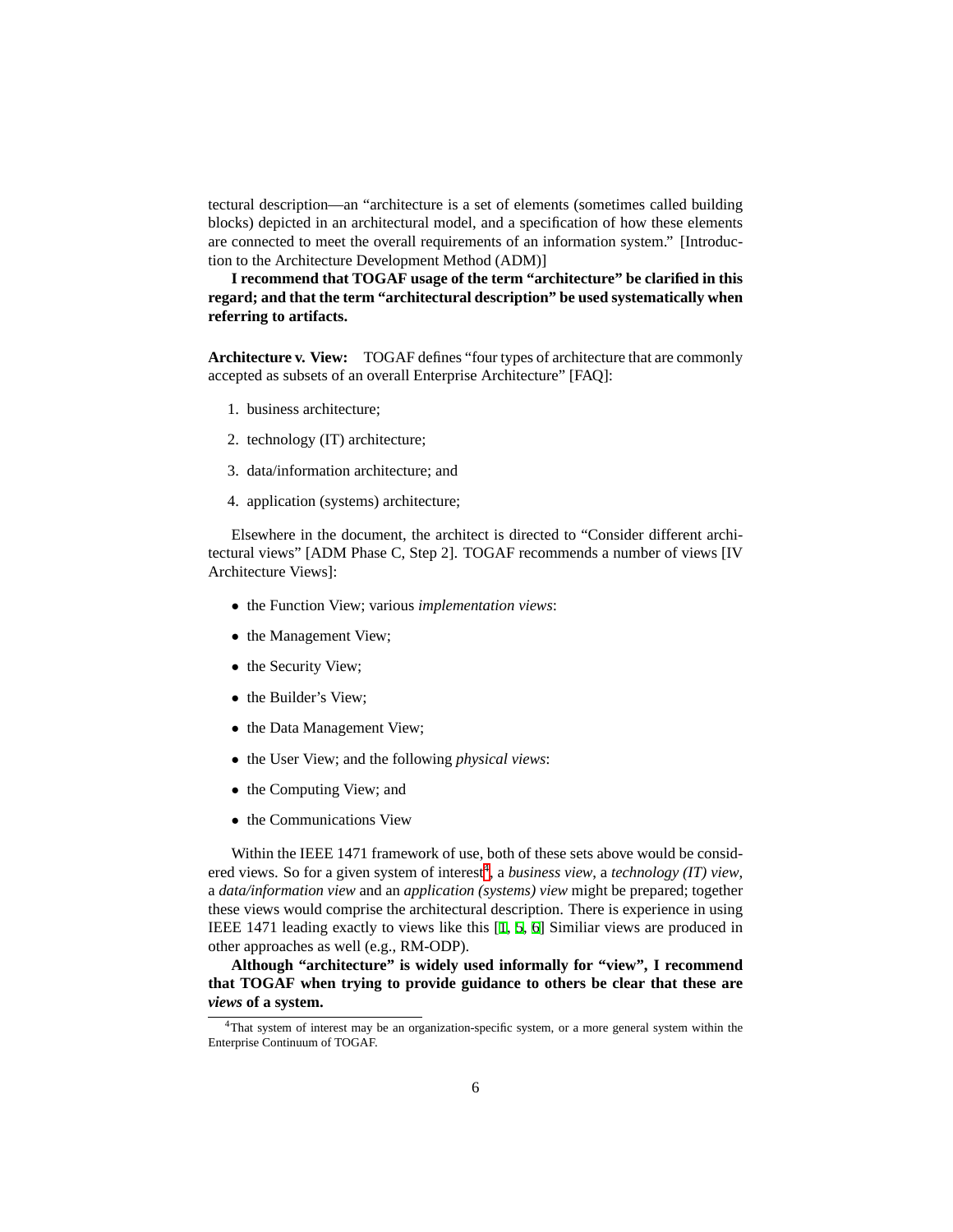**View v. Viewpoint:** IEEE 1471 distinguishes views of a system and the viewpoints from which those views are constructed. IEEE 1471 makes explicit the notion of an architectural Viewpoint to embody the rules governing a view. It is anticipated that this will allow the definition and reuse of viewpoints, so that varying approaches to architecture may better be able to exchange results, and that in general the growth of the discipline will be facilitated by codifying certain useful patterns of description. To the extent that it is helpful to capture the recurring (reusable) resources for describing a particular kind of view, it is useful to *declare its viewpoint*. (See the standard [[4\]](#page-9-1) for the requirements on declaring a viewpoint. For discussion, see [\[2](#page-9-5)].)

**I recommend that TOGAF declare the viewpoints (IAW P1471) that it wants to promulgate for reuse. TOGAF can make a valuable contribution to the community by serving as a "repository" for viewpoints in its Resource Base. For purposes of tailoring, or extending TOGAF, users should be permitted to develop new viewpoints, as long as they are declared and used in conformance with the requirements of IEEE 1471.**

**Stakeholders and Concerns:** IEEE 1471 uses the concepts Stakeholder of a system, and the stakeholders' concerns for the system in a number of ways.

Frequently it is difficult to discover/identify business objectives or environmental constraints in the abstract. By personifying them in terms of specific stakeholders of the system, it is much easier to articulate these objectives, constraints, and particular concerns. There is another reason for considering stakeholders in this context; frequently individual stakeholder will have different, perhaps conflicting needs (or requirements) for the system. These must be discovered as early as possible, and frequently managed by the Architect.

In the ADM process, the following activities may be impacted/improved by introduction of the stakeholders abstraction:

- "Confirm that the business goals and objectives are met"
- "Determine criteria for specification selection'
- "Conduct a gap analysis"
- "Opportunities and Solutions ... identifies the parameters of change"

In addition, the IEEE 1471 requirements imply several checkpoints between an AD and its stakeholders, as follows:

- Each viewpoint must be selected to address one or more (stakeholder) concerns.
- Each resulting view must cover one or more concerns.
- Each concern must be covered by at least one view.

Therefore, the appropriateness of the architectural description (i.e., Is this useful to the system stakeholders, or just a bunch of diagrams?) is insured by the proper selection of viewpoints. Then coverage of the full set of documented stakeholders' concerns can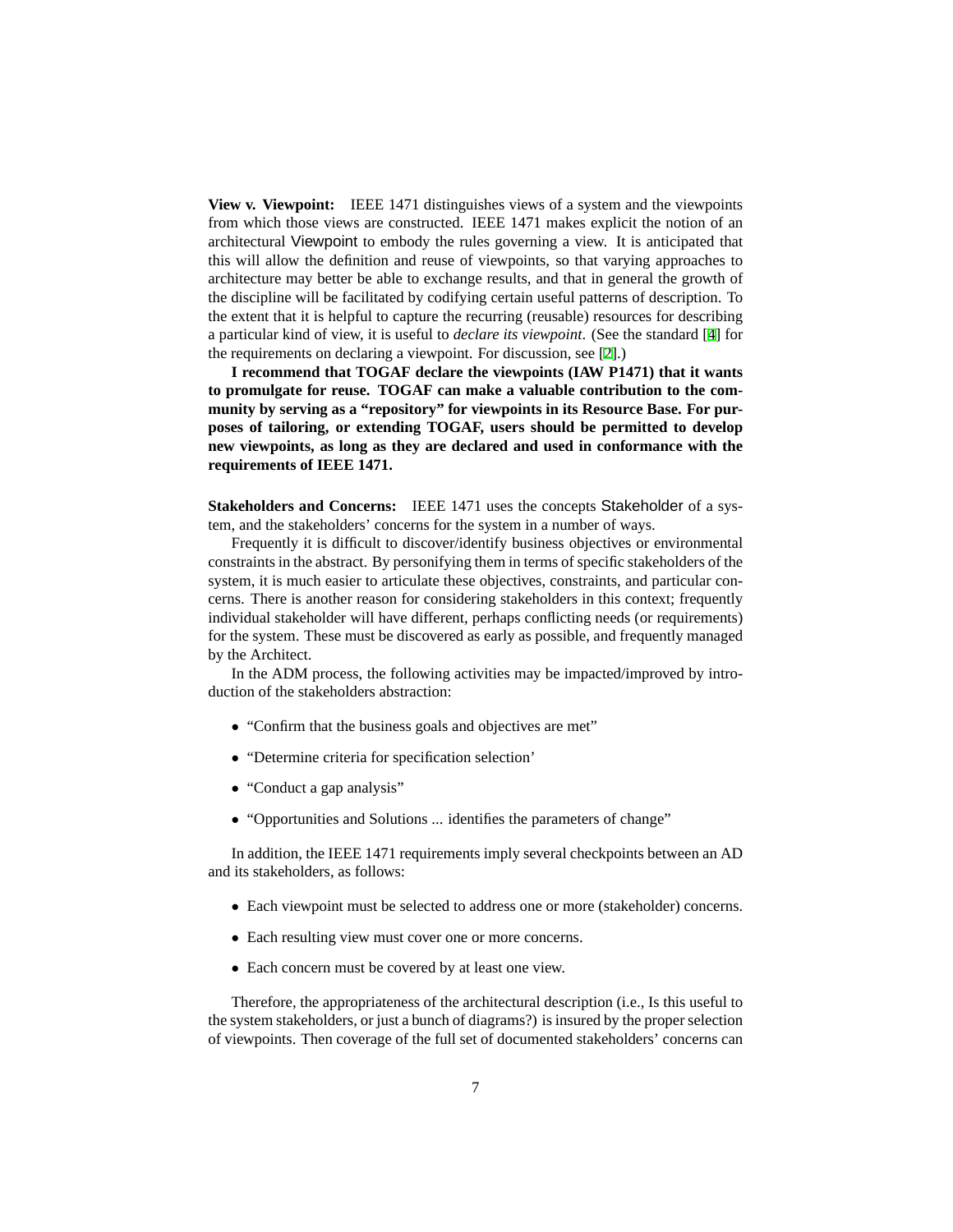be checked against the resulting set of architectural views. The viewpoints guide this check by focusing one in where to look for the treatment of each identified concern.

**This powerful mechanism—a concrete approach to traceability—can be readily applied within the TOGAF.**

#### **5 Impact Assessment—Terminology**

Most of the issues of terminology between IEEE 1471 and TOGAF, simply mirror the conceptual issues already described above.

**It appears that it would be little impact on TOGAF to adopt the terminology and definitions used by IEEE 1471, and apply them within the TOGAF.**

#### **6 Impact Assessment—Conformance**

As noted above, the notion of conformance to IEEE 1471 is fairly narrowly defined. Conformance to IEEE 1471 applies to architectural descriptions only—not to methods, processes, architects, tool, notations, etc. So TOGAF, as an architectural framework, *cannot itself be conformant* with IEEE 1471.

However, TOGAF defines a number of artifacts (work products) to be produced. Some of these artifacts constitute architectural descriptions in the sense of IEEE 1471.

Therefore, to be compatible with IEEE 1471, TOGAF work products which are Architectural Descriptions, *should be conformant with IEEE 1471*.

The following artifacts defined by TOGAF could be managed as architectural descriptions, in the sense of IEEE 1471:

- business architecture
- technical architecture

**The Foundation Architecture is an architecture.** The TOGAF Foundation Architecture is "an architecture of generic services and functions that provides a foundation on which more specific architectures and architectural components can be built." [Part III]

**Insofar as the Foundation Architecture** *is* **an architecture and is intended for use by practitioners of ADM to create individual organization-specific architectures, it should be documented via an architectural description, in conformance with IEEE 1471.**

**Is the baseline description an Architecture?** If so, and TOGAF seeks to document it; that resulting architectural description should be conformant with IEEE 1471.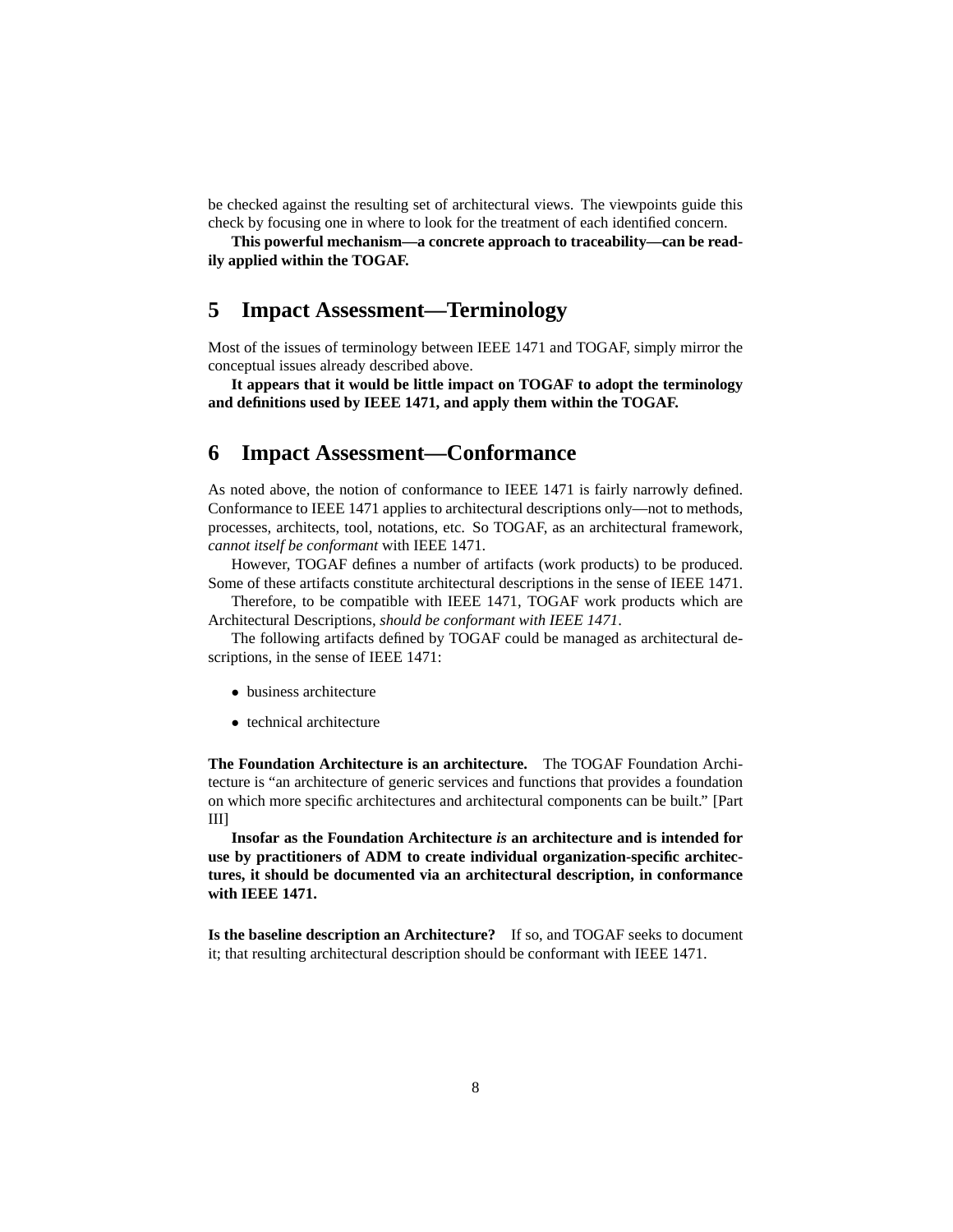# **7 Impact Assessment—Impacts on Architectural Tools and Resources**

Although the following is stated as a need for ADML— "Views - a model must have the ability to 'morph' other views, including logical, physical, and organization views."— ADML, based on Acme, is insufficient to capture a multi-viewpointed AD in the sense of IEEE 1471. This is discussed in [[3\]](#page-9-6).

There is an on-going effort to create a markup language based on IEEE 1471— MLAD, MARKUP LANGUAGE FOR ARCHITECTURAL DESCRIPTION. Perhaps the ADML and MLAD efforts should coordinate. An excerpt from the MLAD schema is shown in an appendix.

### **8 Conclusion**

The conclusion of my brief impact assessment of the adoption of IEEE 1471 by TO-GAF may be summarized as follows:

- The scope of applicability and conceptual bases of IEEE 1471 and TOGAF are sufficiently similar that it is possible to consider adoption without major rework.
- Since IEEE 1471 is process- and method-neutral, there is no significant impact to ADM processes in its adoption.
- The IEEE 1471 conceptual framework is upward compatible with the conceptual assumptions of TOGAF. Some finer-grained distinctions made in the IEEE 1471 conceptual framework may be of use in TOGAF.
- Terminological compatibility follows largely from conceptual compatibility. The IEEE 1471 terms and definitions could be largely assimilated by TOGAF without serious impact.
- TOGAF should benefit from the introduction of the notion of viewpoint as a means to state rules on the construction of views. This is potentially applicable across the Architecture Continuum, and has a great potential for reuse.
- IEEE 1471 and its users have found much value in making explicit the notions of stakeholder and concern. TOGAF may want to consider introducing these constructs.
- IEEE 1471 defines conformance with respect to architectural descriptions. Application of TOGAF uses and produces a variety of architectural descriptions from the Foundation Architecture, to individual organization-specific architectures. Having a single set of "content requirements" for these work products would increase understandability and analyzability.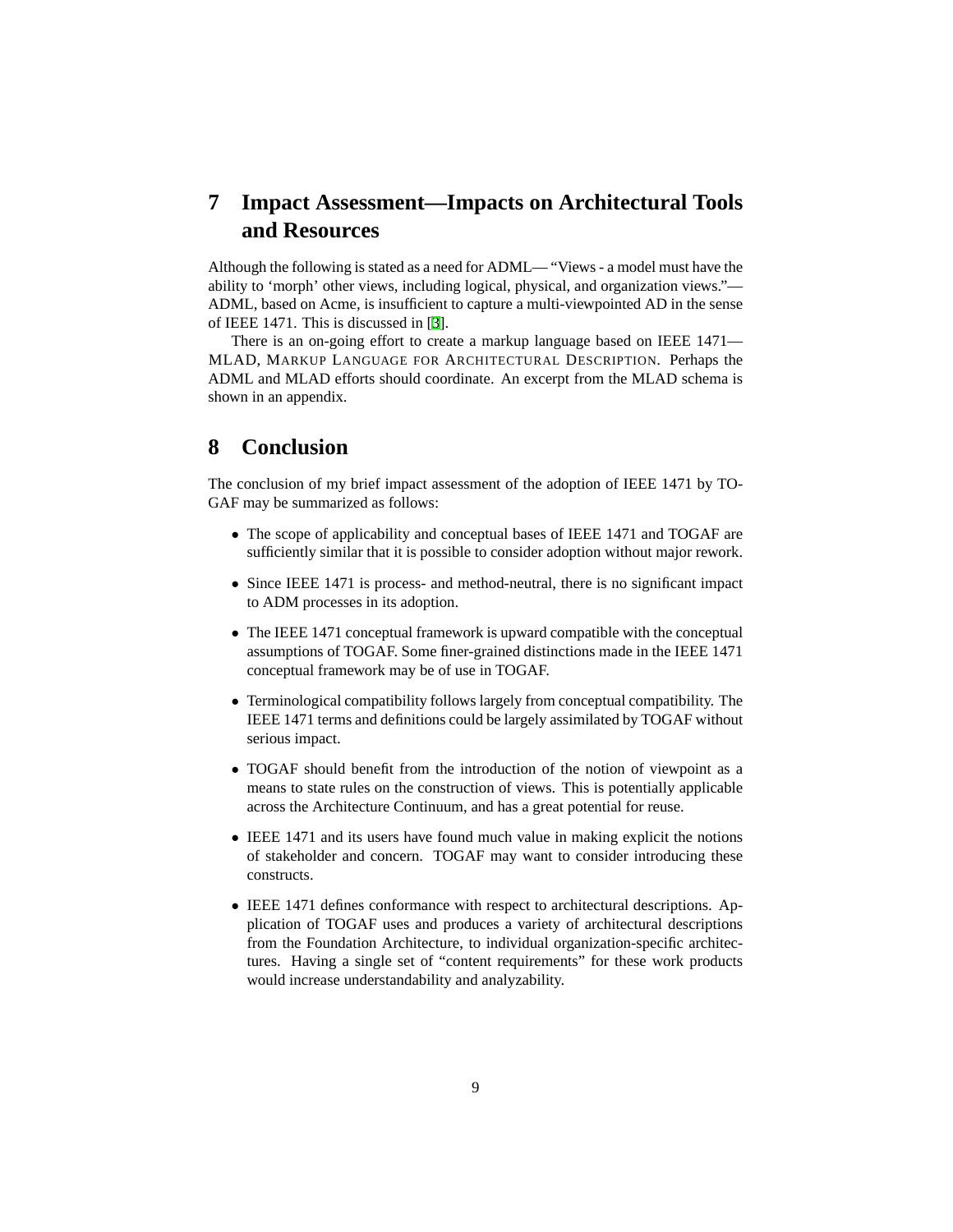### **References**

- <span id="page-9-2"></span>[1] David E. Emery, Rich Hilliard, and Timothy B. Rice. Experiences applying a practical architectural method. In Alfred Strohmeier, editor, *Reliable Software Technologies–Ada-Europe '96*, number 1088 in Lecture Notes in Computer Science. Springer, 1996.
- <span id="page-9-5"></span>[2] Rich Hilliard. Using the UML for architectural description. In Robert France and Bernhard Rumpe, editors, *UML'99 The Unified Modeling Language, Second International Conference*, volume 1723 of *Lecture Notes in Computer Science*, pages 32–48. Springer, 1999.
- <span id="page-9-6"></span>[3] Rich Hilliard. Views and viewpoints in software systems architecture. Position paper from the *First Working IFIP Conference on Software Architecture*, San Antonio, 1999.
- <span id="page-9-1"></span>[4] IEEE Architecture Working Group. *IEEE P1471/D5.2 Draft Recommended Practice for Architectural Description*, December 1999.
- <span id="page-9-3"></span>[5] Philippe B. Kruchten. The 4+1 view model of architecture. *IEEE Software*, 28(11):42–50, November 1995.
- <span id="page-9-4"></span>[6] M. A. Ogush, D. Coleman, and D. Beringer. A template for documenting software and firmware architectures. Draft version 1.3, January 2000.
- <span id="page-9-0"></span>[7] The Open Group. The Open Group Architectural Framework (TOGAF) version 5. http://www.opengroup.org/public/arch/, 1999.

#### **A Fragment of the XML Schema for MLAD**

```
<XML:SCHEMA ID="ArchitecturalDescription">
     <ELEMENTTYPE ID="Name">
           <PCDATA/>
     < / \hbox{\tt ELEMENTTYPE} ><ELEMENTTYPE ID="Obligation">
           <PCDATA/>
     </ELEMENTTYPE>
     <ELEMENTTYPE ID="Freedom">
           <PCDATA/>
      </ELEMENTTYPE>
<ELEMENTTYPE ID="Orientation">
          <GROUP GROUPTYPE="SEQ">
                <ELT HREF="#Purpose"/>
                 <ELT HREF="#Scope"/>
<ELT HREF="#Context"/>
           </GROUP>
      </ELEMENTTYPE><br><ELEMENTTYPE ID="Purpose"><br><><br></ELEMENTTYPE>
     <ELEMENTTYPE ID="Goal">
      <PCDATA/>
</ELEMENTTYPE>
     <ELEMENTTYPE ID="View">
            <GROUP GROUPTYPE="SEQ">
<ELT HREF="#ViewName"/>
<ELT HREF="#ViewpointName"/>
                 <ELT HREF="#Assumptions"/>
                 <ELT HREF="#KeyDecisions"/>
<ELT HREF="#ViewModel" OCCURS="STAR"/>
<ELT HREF="#Consequences"/>
           </GROUP>
      </ELEMENTTYPE>
<ELEMENTTYPE ID="NeedsAnalysis">
           <GROUP GROUPTYPE="SEQ">
```